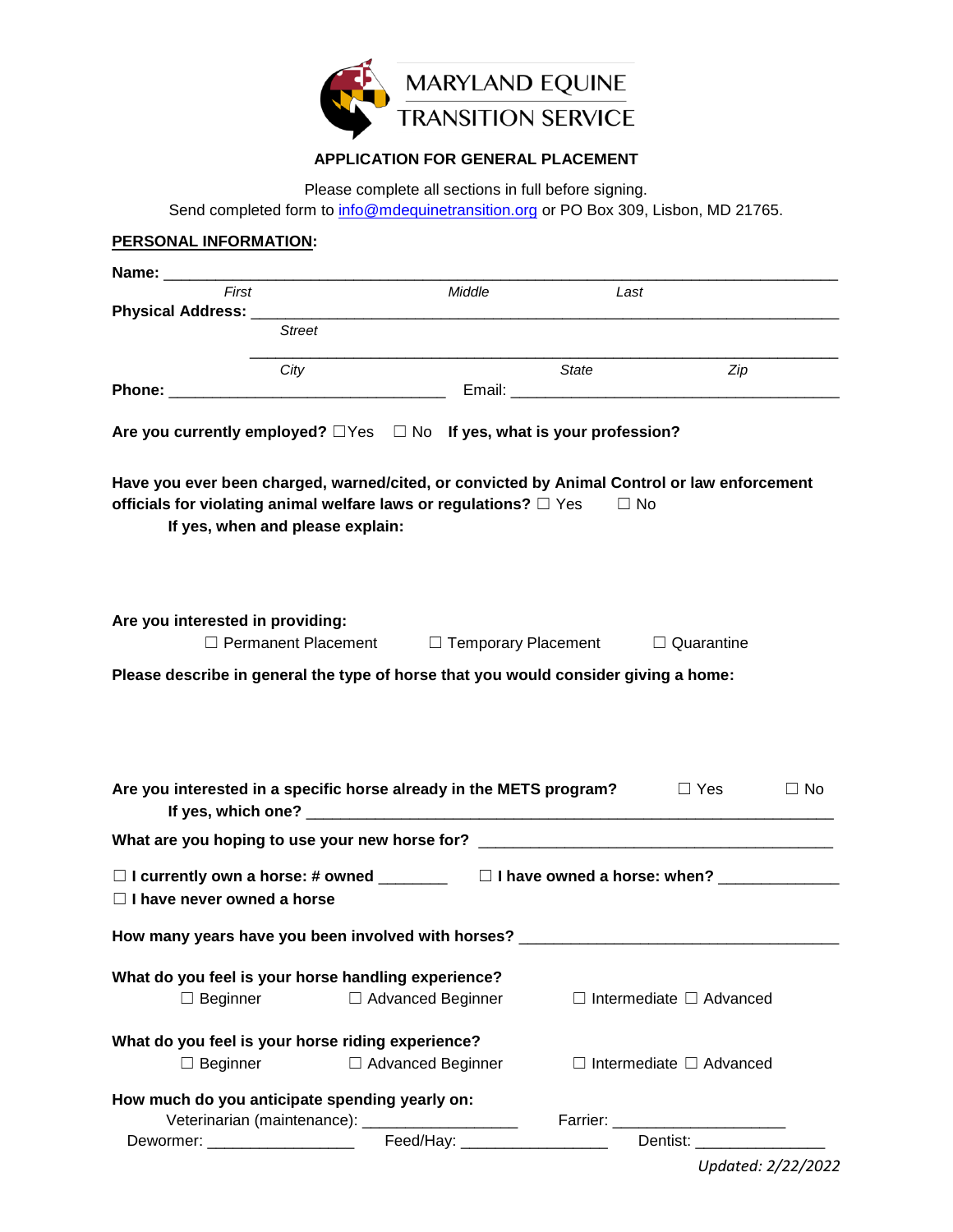## **FACILITY INFORMATION:**

| Will the horse be boarded or kept at your property? $\Box$ Boarded<br>$\Box$ Own property                                                                 |
|-----------------------------------------------------------------------------------------------------------------------------------------------------------|
| If boarded, please provide the following information:                                                                                                     |
|                                                                                                                                                           |
|                                                                                                                                                           |
| Is the facility licensed by the Maryland Horse Industry Board?<br>$\Box$ Yes<br>$\Box$ No                                                                 |
| How many acres is the facility? _________ How many acres would horse have access to? _______                                                              |
| How many horses are currently on the property? __________ How many stallions? _________                                                                   |
| Will the horse be housed in a (check all that apply): $\square$ Barn $\square$ Stall $\square$ Paddock<br>$\Box$ Pasture                                  |
|                                                                                                                                                           |
| Is a 3-sided shelter with a roof provided when horse is turned out? $\Box$ Yes<br>$\Box$ No<br>If not, how is the horse managed during inclement weather? |
| <b>REFERENCES:</b>                                                                                                                                        |
|                                                                                                                                                           |
|                                                                                                                                                           |
| Personal (Please provide two references' names, phone numbers and emails, not related to you, who<br>can vouch for your horse care abilities):            |
|                                                                                                                                                           |
| <u>2.</u>                                                                                                                                                 |
|                                                                                                                                                           |

**Is there any additional information you would like to share with METS regarding your application to provide a home for a Maryland horse in need?**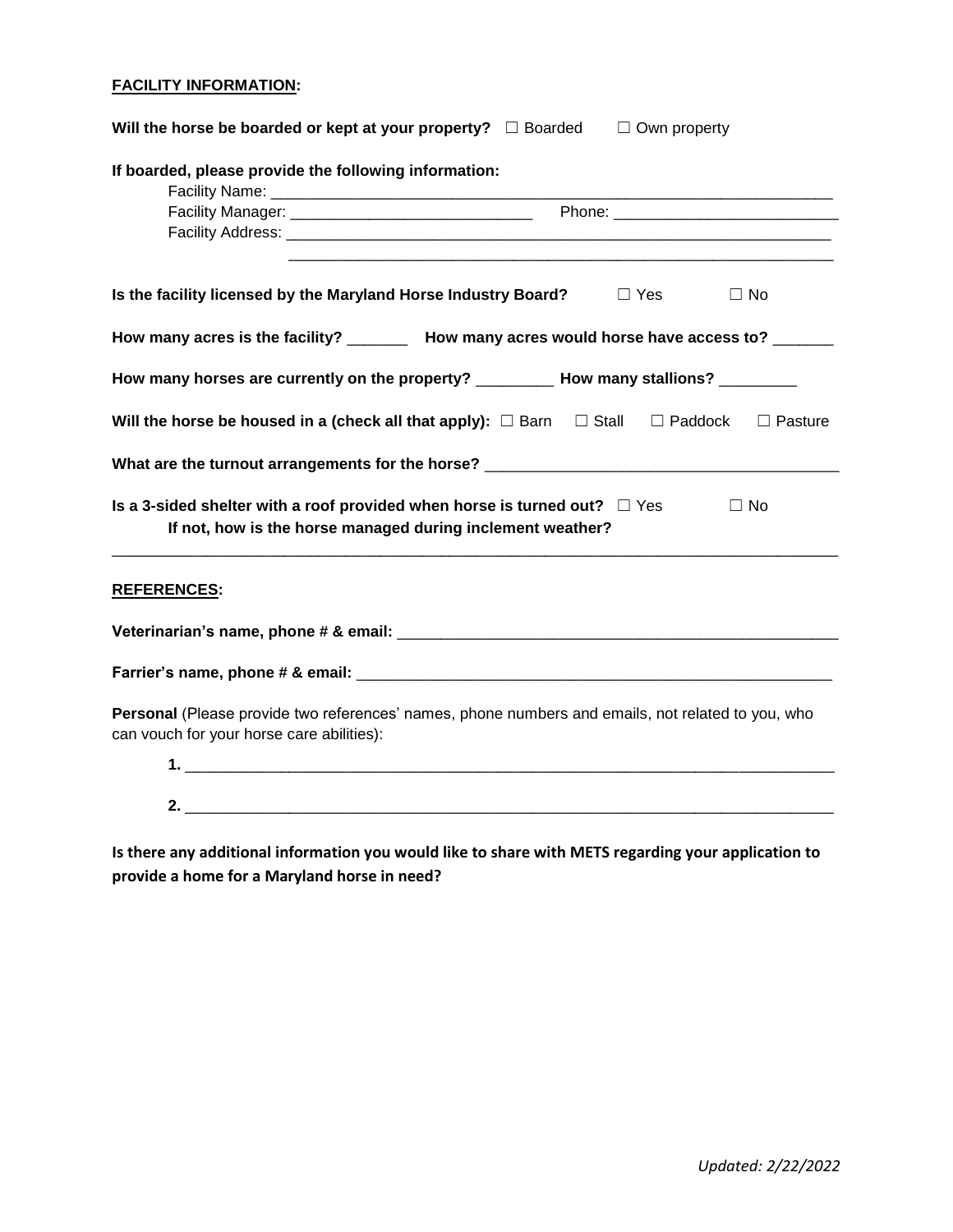## **AGREEMENTS** *(Please initial by each statement)*

## **THE FOLLOWING COVENANTS OF THE APPLICANT ARE A MATERIAL INDUCEMENT FOR THE METS NETWORK TO CONSIDER AND ACCEPT APPLICANT FOR ADMISSION TO THE METS NETWORK:**

- \_\_\_\_\_ I agree to NEVER take a METS horse to auction or slaughter, and I agree to include a no auction / slaughter clause in my Bill of Sale for all METS horses.
- \_\_\_\_\_ I confirm that all information presented in this application is correct and truthful.
- \_\_\_\_\_ I agree to allow the owner of the horse I am interested in to visit, or request photos of, my facility prior to transferring ownership, if requested.
- I confirm that I am at least 18 years of age and fully capable of caring for and treating a horse properly and humanely, meeting all of its needs and requirements at all times.
- I have read the paragraphs below in italics. By initialing this statement and executing below Applicant agrees to be bound at all times by the following:

*By my submission of this application to provide placement to a METS horse, the Applicant understands and agrees that, if the General Placement Application is approved, effective with that approval, Applicant releases, discharges, and covenants not to sue the Maryland Equine Transition Service (METS), Days End Farm Horse Rescue (DEFHR), Maryland Horse Council Foundation (MHCF), and each of these organizations' Board of Directors, administrators, directors, agents, officers, members, volunteers, and employees, and, if applicable, owner and lessors of premises on which METS activities take place, (collectively known as, "Releasees") from all liabilities, claims, demands, losses, or damages whenever or however arising as to injury, death and/or property damage occurring during and/or as a result of Network member's participation in the Maryland Equine Transition Service, caused or alleged to be caused, in whole or in part, by the negligence of the Releasees or otherwise.* 

*The Applicant agrees to indemnify, hold harmless and defend Releasees from any and all*  liability, whenever or however arising, from all third party (defined as, "any visitor, including *clients, parents, prospective adopters, vendors, or any other person or entity to Applicant's property property") claims, demands, causes of action, suits, judgments, liabilities, costs and expenses of any nature arising from injury, death and/or property damage arising out or related to (a) Releasees', Applicant's and/or a third party's negligent act(s) or omissions; and/or (b) Releasees', Applicant's and/or a third party's negligent act(s) or omission(s) during or related in any way to the activities; and/or (c) any misinformation or misrepresentations made by Applicant and/or a third party in this Application. Applicant agrees to pay the reasonable costs, expenses and reasonable attorney fees incurred by Releasees, arising directly or indirectly out of or with respect to any third party claims and the enforcement of the aforesaid indemnity obligations by the Application.*

\_\_\_\_\_\_\_\_\_\_\_\_\_\_\_\_\_\_\_\_\_\_\_\_\_\_\_\_\_\_\_\_\_\_\_\_\_\_ \_\_\_\_\_\_\_\_\_\_\_\_\_\_\_\_\_\_\_\_\_\_\_\_\_\_\_\_\_\_\_\_\_\_\_\_\_\_

\_\_\_\_\_\_\_\_\_\_\_\_\_\_\_\_\_\_\_\_\_\_\_\_\_\_\_\_\_\_

*Signature Printed Name*